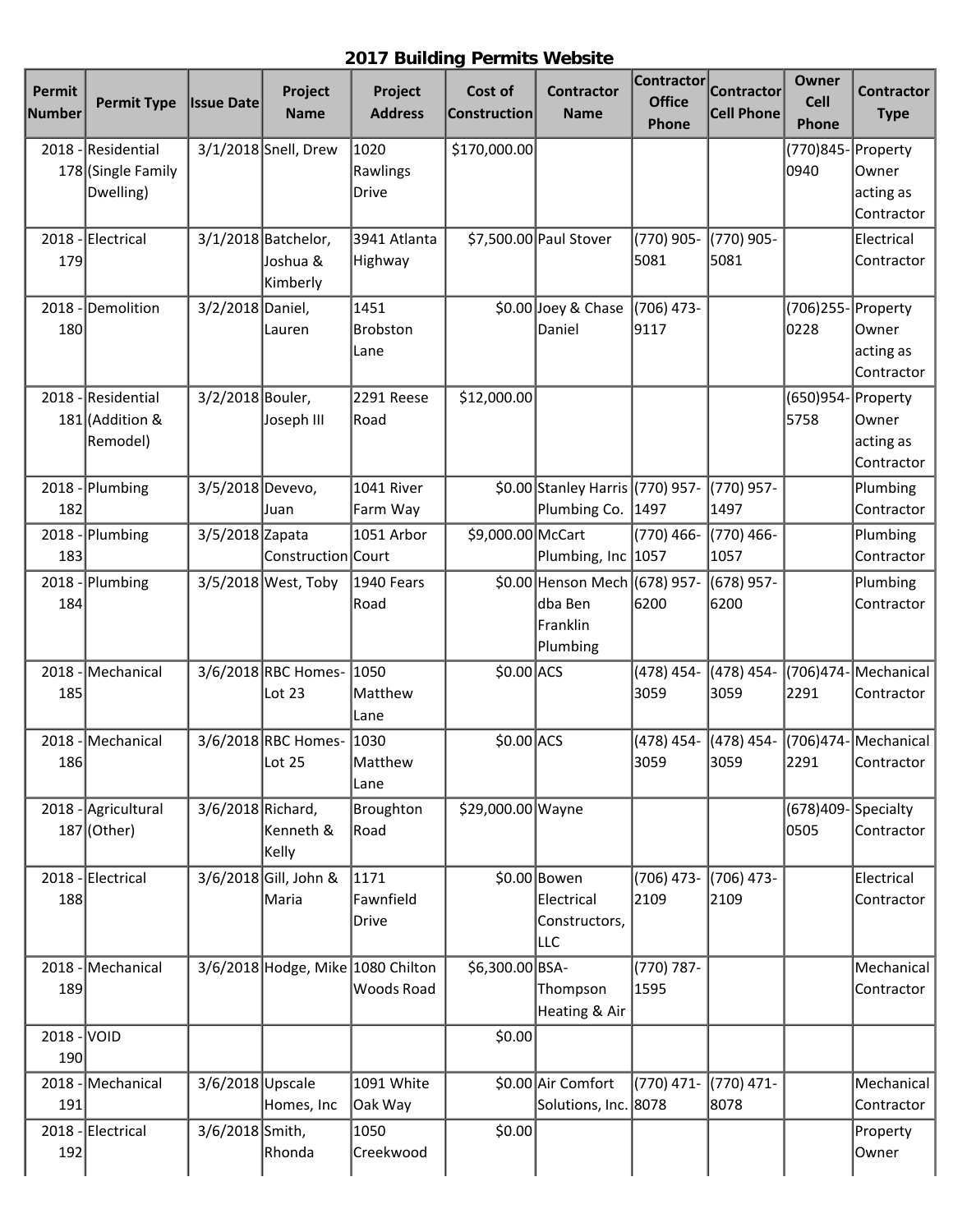|                   |                                                       |                     | (Selling<br>Agent)                     | Circle                            |                         |                                         |                      |                       |                               | acting as<br>Contractor                                   |
|-------------------|-------------------------------------------------------|---------------------|----------------------------------------|-----------------------------------|-------------------------|-----------------------------------------|----------------------|-----------------------|-------------------------------|-----------------------------------------------------------|
| 2018<br>193       | Electrical                                            | 3/8/2018 Newby,     | Randy                                  | 1391<br>Grayson<br>Pointe Drive   |                         | \$750.00 Crawford<br>Electric, Inc      | (478) 452-<br>8661   | (478) 452-<br>8661    |                               | Electrical<br>Contractor                                  |
| 2018<br>194       | Demolition                                            | 3/8/2018 Mallard    | Ridge Dev.,<br>LLC                     | 1061 Mallard<br>Ridge Road        |                         | \$0.00 H. Lockett<br> and<br>Associates | $(706)$ 351-<br>2900 |                       | (770)642-Specialty<br>8028    | Contractor                                                |
| 2018<br>$195$ Cut | Driveway/Curb                                         | 3/8/2018 Martin,    | David                                  | Medlock<br>Road                   | \$0.00                  |                                         |                      |                       |                               | Property<br>Owner<br>acting as<br>Contractor              |
| 2018              | Residential<br>196 (Single Family<br>Dwelling)        | 3/8/2018 Kinnett,   | Darlene                                | Doster Road                       | \$355,000.00 Kinnett    | Enterprise                              | (706) 818-<br>2018   | $(706) 818 -$<br>2018 | (706)818-<br>2018             | Residential<br>Basic<br>Contractor                        |
| 2018              | Residential<br>197 (Single Family<br>Dwelling)        | 3/8/2018 Johns,     | Stewart                                | Spears Road                       |                         | \$800,000.00 Mark Wilkins               | (706) 318-<br>7960   | $(706)$ 318-<br>7960  |                               | Residential<br><b>Basic</b><br>Contractor                 |
|                   | 2018 - Residential<br>198 (Single Family<br>Dwelling) | 3/8/2018 Johnson,   | Ernie                                  | 1181<br>Waterstone<br>Drive       | \$275,000.00 William L. | Young                                   | (404) 732-<br>5218   | (404) 732-<br>5218    | $(912)660 -$<br>1403          | Residential<br>Light<br>Company                           |
| 2018<br>199 Cut   | Driveway/Curb                                         | 3/8/2018 Johnson,   | Ernie                                  | 1181<br>Waterstone<br>Drive       |                         | \$0.00 William L.<br>Young              | (404) 732-<br>5218   |                       |                               | Residential<br>Light<br>Company                           |
| 2018              | Residential<br>200 (Accessory<br>Building)            |                     | 3/9/2018 Brownwood<br>Estates-Lot<br>6 | 3861<br><b>Brownwood</b><br> Road | \$15,000.00 Robert      | Harrington                              | (770) 251-<br>8029   | (770) 251-<br>8029    | 8029                          | (678)251-Residential<br>Light<br>Commercial<br>Contractor |
| 2018<br>201       | Electrical                                            |                     | 3/9/2018 Sawtooth<br>Oak Farm,<br> LLC | 1791 Godfrey<br> Road             |                         | \$0.00 Yoder Electric (706) 474-        | 2622                 | (706) 407-<br>2622    | (678)642-Electrical<br>4562   | Contractor                                                |
| 2018<br>202       | Electrical                                            |                     | $3/9/2018$ Courchaine,<br>Kevin        | 1701<br>Hightower<br>Road         | \$500.00                |                                         |                      |                       | (706)713- Property<br>1698    | Owner<br>acting as<br>Contractor                          |
| 2018<br>203       | Electrical                                            | 3/12/2018 Bohlen,   | Wilbur                                 | 2660 Athens<br>Highway            |                         | \$0.00 Paul Stover                      | (770) 905-<br>5081   | (770) 905-<br>5081    |                               | Electrical<br>Contractor                                  |
| 2018              | Residential<br>204 (Addition)                         |                     | 3/12/2018 Crumbley,<br>Sloan           | 1200<br>Riverwalk<br>Road         | \$12,000.00             |                                         |                      |                       | (678)689-Property<br>7891     | Owner<br>acting as<br>Contractor                          |
| 2018              | Manufactured<br>205 Home (Multi<br>Section)           | 3/12/2018 Whitlock, | Thomas E.                              | 3931 Parks<br>Mill Road           | \$25,000.00 Peters and  | Sons Home<br>Transport,<br>llnc.        |                      |                       | $(706)474$ -Specialty<br>2109 | Contractor                                                |
| 2018<br>$206$ Cut | Driveway/Curb 3/12/2018 Pelfrey,                      |                     | Ronald L.                              | Beaver Dam<br> Road               | \$0.00                  |                                         |                      |                       | (770)560- Property<br>2962    | Owner<br>acting as<br>Contractor                          |
| 2018              | Agricultural                                          | 3/12/2018 Kaufman,  |                                        | 1760                              | \$1,000.00              |                                         |                      |                       | (912)484- Property            |                                                           |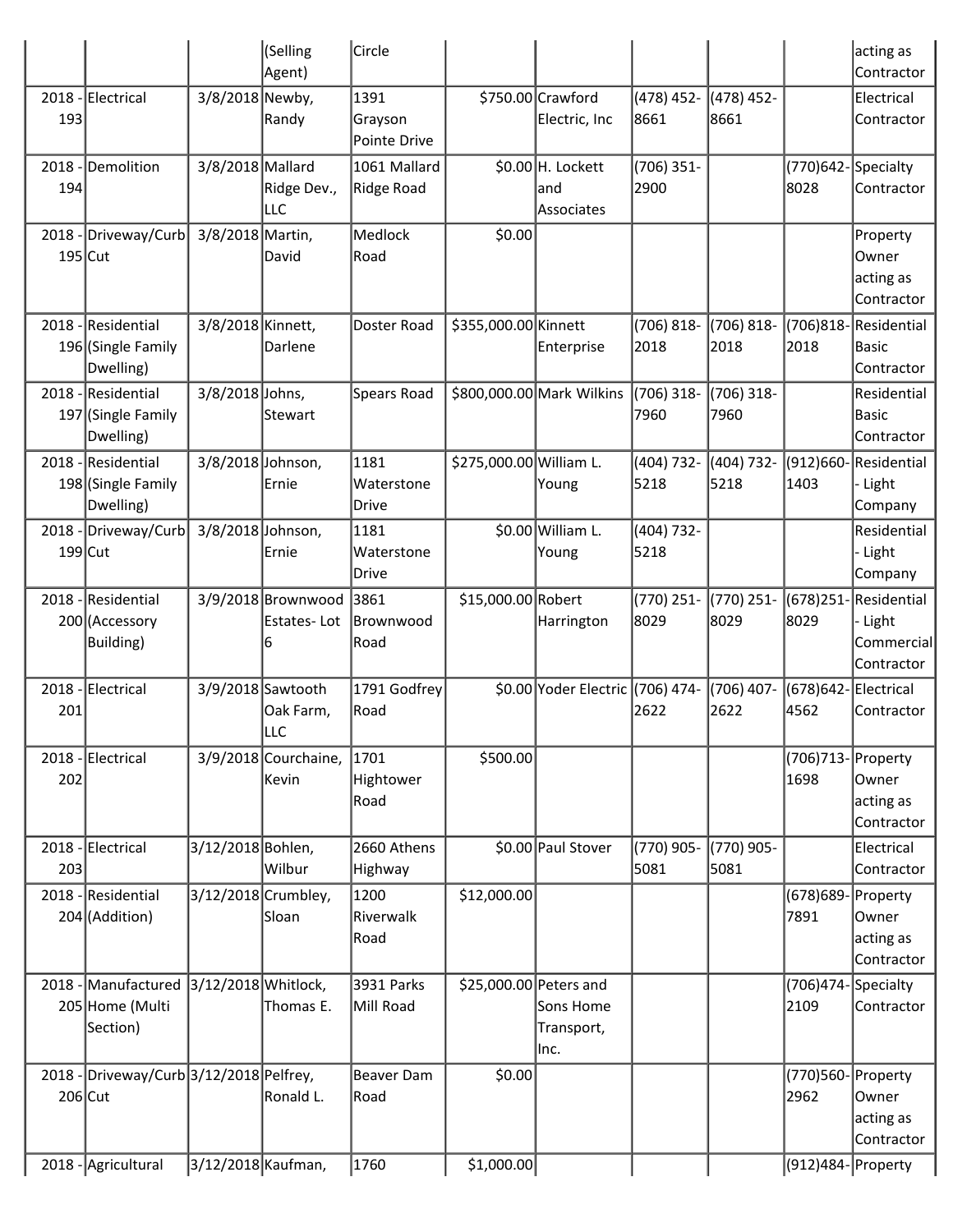|                    | 207 (Remodel)                                         |                    | Josephine                           | Newborn<br>Road             |                      |                                                   |                       |                       | 4331                          | Owner<br>acting as<br>Contractor                      |
|--------------------|-------------------------------------------------------|--------------------|-------------------------------------|-----------------------------|----------------------|---------------------------------------------------|-----------------------|-----------------------|-------------------------------|-------------------------------------------------------|
| 208                | 2018 - Plumbing                                       | 3/12/2018 Brown,   | Terry                               | 3380 Old Mill<br> Road      | \$0.00               |                                                   |                       |                       | (404)597- Property<br>8999    | Owner<br>acting as<br>Contractor                      |
| 209                | 2018 - Mechanical                                     | 3/12/2018 Brown,   | <b>Terry</b>                        | 3380 Old Mill<br>Road       | \$0.00               |                                                   |                       |                       |                               | Property<br>lOwner<br>acting as<br>Contractor         |
| 210                | 2018 - Mechanical                                     | 3/13/2018 New Leaf | Homes-Lot<br>110                    | 1530<br> Westminster<br>Way |                      | \$0.00 Andy Lewis<br>Heating & Air 4400           | (770) 602-            | (770) 602-<br>4400    |                               | Mechanical<br>Contractor                              |
| 211                | 2018 - Electrical                                     | 3/13/2018 New Leaf | Homes-Lot<br> 99                    | 1030 Abby<br>Lane           |                      | \$0.00 J&J Cordon<br>Electric                     | (770) 682-<br>1706    | (770) 682-<br>1706    |                               | Electrical<br>Contractor                              |
| 212                | 2018 - Electrical                                     | 3/13/2018 New Leaf | Homes-Lot<br>106                    | 1020 Kent<br>Court          |                      | \$0.00 J&J Cordon<br>Electric                     | (770) 682-<br>1706    | (770) 682-<br>1706    |                               | Electrical<br>Contractor                              |
| 213                | 2018 - Electrical                                     | 3/13/2018 New Leaf | Homes-Lot<br>110                    | 1530<br>Westminster<br>Way  |                      | \$0.00 J&J Cordon<br>Electric                     | (770) 682-<br>1706    | (770) 682-<br>1706    |                               | Electrical<br>Contractor                              |
| 214                | 2018 - Electrical                                     | 3/13/2018 Lamar    | Advertising                         | <b>Estes Road</b>           | \$1,800.00 Ga Sign & | Lighting<br>Maintenance-<br>Charles Smith         | (770) 560-<br>2390    | (770) 560-<br>2390    |                               | Electrical<br>Contractor                              |
| 2018 - Sign<br>215 |                                                       | 3/13/2018 Badcock  |                                     | 1650 Athens<br>Highway      | \$1,826.00 American  | Systems, Inc.<br><b>DBA Simon</b><br>Sign Systems | $(404) 766 -$<br>5208 | $(404) 766 -$<br>5208 | (706) 776 - Specialty<br>5902 | Contractor                                            |
|                    | 2018 - Residential<br>216 (Single Family<br>Dwelling) |                    | 3/14/2018 Armistead,<br>Carol Stone | Hardeman<br>Mill Road       | \$9,000.00           |                                                   |                       |                       | (706)372- Property<br>0965    | Owner<br>acting as<br>Contractor                      |
|                    | 2018 - Residential<br>217 (Accessory<br>Building)     |                    | 3/14/2018 Lewis, Julian 543 Indian  | Creek Trail                 | \$1,200.00           |                                                   |                       |                       | (706)717<br>8668              | - Property<br><b>Owner</b><br>acting as<br>Contractor |
|                    | 2018 - Residential<br>218 (Addition &<br>Remodel)     | 3/14/2018 Fulmer,  | Christopher                         | 104 Williams<br>Street      | \$25,000.00          |                                                   |                       |                       | (770)596- Property<br>0503    | Owner<br>acting as<br>Contractor                      |
| 219                | 2018 - Electrical                                     | 3/14/2018 Johnson, | Ernie                               | 1181<br>Waterstone<br>Drive |                      | $$0.00$ Hays & Hays<br>Electric, Inc              | (404) 379-<br>5968    | (404) 379-<br>5968    |                               | Electrical<br>Contractor                              |
|                    | 2018 - Residential<br>220 (Single Family<br>Dwelling) |                    | 3/15/2018 Rice, Tyree<br>& Alex     | Seven Islands<br>Road       |                      | \$290,000.00 Chad Cepuran (407) 402-              | 5975                  | $(407)$ 402-<br>5975  | 4762                          | (706)207-Residential<br>Basic<br>Contractor           |
|                    | 2018 - Residential                                    |                    | 3/15/2018 Atha, Allen               | 1091 White                  |                      | \$14,000.00 S&S Docks-                            | (706) 347- (706) 347- |                       |                               | Specialty                                             |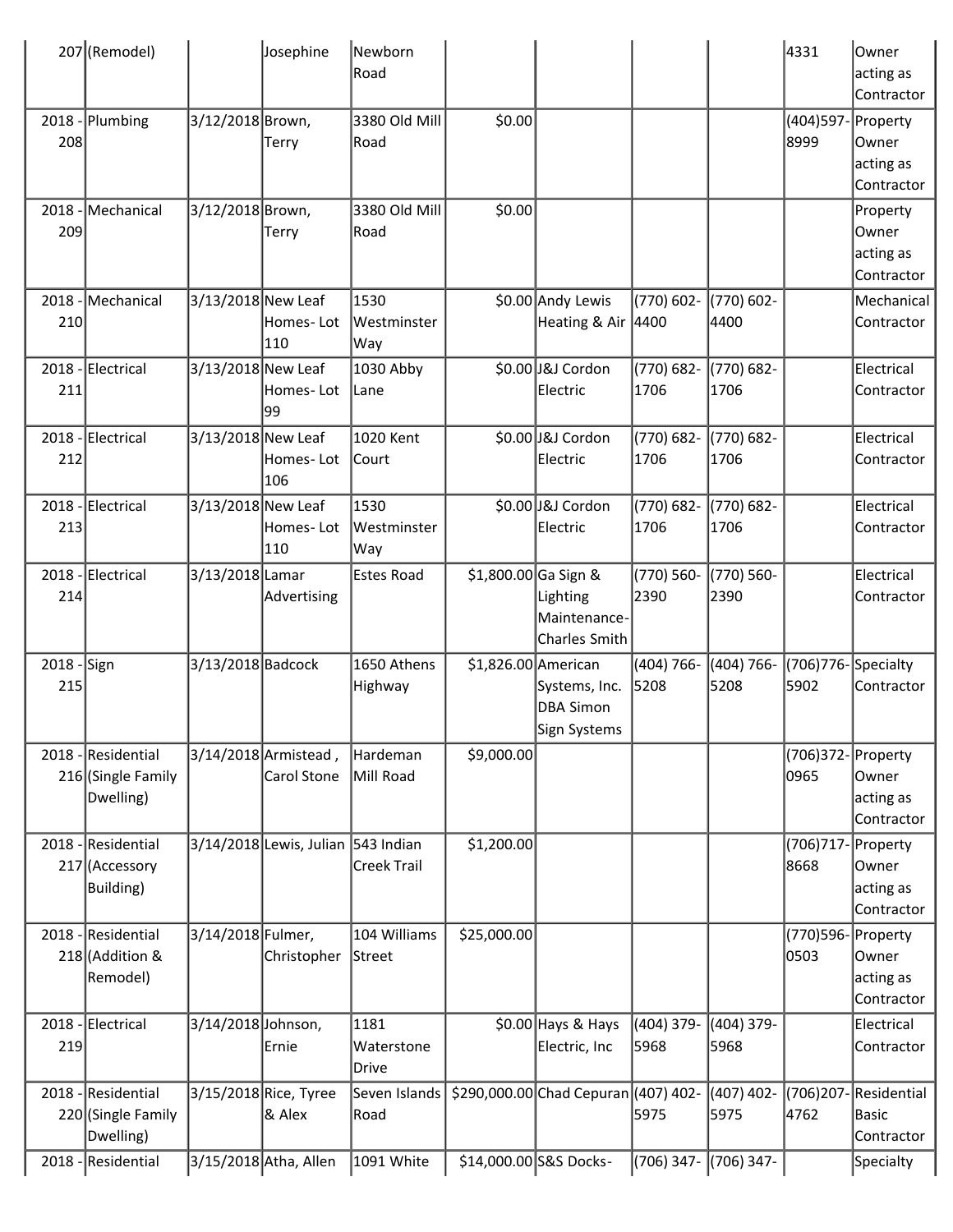|               | $221$ (Dock)                                            |                     |                       | Oak Way      |                     | Perry Sanford 4630            |                        | 4630         |                    | Contractor   |
|---------------|---------------------------------------------------------|---------------------|-----------------------|--------------|---------------------|-------------------------------|------------------------|--------------|--------------------|--------------|
|               | 2018 - Residential                                      |                     | 3/15/2018 Yarbrough,  | 3881 Doster  | \$20,000.00         |                               |                        |              | (678)858-Property  |              |
|               | 222 (Accessory                                          |                     | Clay                  | Road         |                     |                               |                        |              | 8419               | Owner        |
|               | Building)                                               |                     |                       |              |                     |                               |                        |              |                    | acting as    |
|               |                                                         |                     |                       |              |                     |                               |                        |              |                    | Contractor   |
|               | 2018 - Electrical                                       | 3/15/2018 Hinton,   |                       | 2970 Pierce  | \$3,500.00          |                               |                        |              | (404)772           | - Property   |
| 223           |                                                         |                     | Jonathan              | Dairy Road   |                     |                               |                        |              | 8347               | lOwner       |
|               |                                                         |                     |                       |              |                     |                               |                        |              |                    | acting as    |
|               |                                                         |                     |                       |              |                     |                               |                        |              |                    | Contractor   |
| 2018          | Mechanical                                              |                     | 3/16/2018 Brownwood   | 3861         |                     | \$0.00 Gregg Cowan (770) 787- |                        |              |                    | Mechanical   |
| 224           |                                                         |                     | Estates-Lot           | Brownwood    |                     | Heating & Air 6932            |                        |              |                    | Contractor   |
|               |                                                         |                     | 6                     | Road         |                     |                               |                        |              |                    |              |
| 2018          | -Residential                                            | 3/16/2018 Sheehan,  |                       | 3170 Double  | \$50,000.00 Morton  |                               | (770) 851-             | (770) 851-   |                    | General      |
|               | 225 (Accessory                                          |                     | Katrin                | Bridges Road |                     | Buildings                     | 5347                   | 5347         |                    | Contractor   |
|               | <b>Building</b> )                                       |                     |                       |              |                     |                               |                        |              |                    |              |
|               |                                                         |                     |                       |              |                     |                               |                        |              |                    |              |
|               | 2018 - Driveway/Curb 3/16/2018 Meadows,                 |                     |                       | Hestertown   |                     | \$0.00 WynnTrac               |                        |              | $(678)410-$        |              |
| $226$ Cut     |                                                         |                     | Mark                  | Road         |                     | Construction,                 |                        |              | 2240               |              |
|               |                                                         |                     |                       |              |                     | ∣⊔∟c                          |                        |              |                    |              |
| $2018$ - Land |                                                         |                     | 3/16/2018 Nix, John & | Gregg Road   | \$0.00              |                               |                        |              | (770)402- Property |              |
|               | 227 Disturbance                                         |                     | lAlecia               |              |                     |                               |                        |              | 0489               | <b>Owner</b> |
|               |                                                         |                     |                       |              |                     |                               |                        |              |                    | acting as    |
|               |                                                         |                     |                       |              |                     |                               |                        |              |                    | Contractor   |
|               | 2018 - Electrical                                       | 3/16/2018 Lowe      |                       | 1051 Arbor   | \$5,000.00 Stoddard |                               | (404) 379-             | (404) 379-   |                    | Electrical   |
| 228           |                                                         |                     | Constrcution Lane     |              |                     | Electric                      | 5590                   | 5590         |                    | Contractor   |
|               | 2018 - Electrical                                       |                     | 3/16/2018 RBC Homes-  | 1050         |                     | \$0.00 Stoddard               | (404) 379-             | (404) 379-   |                    | Electrical   |
| 229           |                                                         |                     | Lot 23                | Matthew      |                     | Electric                      | 5590                   | 5590         |                    | Contractor   |
|               |                                                         |                     |                       | Lane         |                     |                               |                        |              |                    |              |
|               | 2018 - Electrical                                       |                     | 3/16/2018 RBC Homes-  | 1040         |                     | \$0.00 Stoddard               | (404) 379-             | (404) 379-   |                    | Electrical   |
| 230           |                                                         |                     | Lot 24                | Matthew      |                     | Electric                      | 5590                   | 5590         |                    | Contractor   |
|               |                                                         |                     |                       | Lane         |                     |                               |                        |              |                    |              |
|               | 2018 - Transmission                                     | 3/16/2018 AT&T      |                       | 1141 Pierce  | \$20,000.00 Ansco & |                               | (404) 508-  (404) 508- |              |                    | Specialty    |
|               | 231 Tower                                               |                     | <b>BU812617</b>       | Dairy Road   |                     | Associates                    | 5700                   | 5700         |                    | Contractor   |
|               | (Upgrade)                                               |                     |                       |              |                     |                               |                        |              |                    |              |
|               | 2018 - Residential                                      |                     | 3/16/2018 RBC Homes-  | 1010         | \$160,000.00 Smart  |                               | (706) 474-             | $(706)$ 474- |                    | Residential  |
|               | 232 (Single Family                                      |                     | Lot 27                | Matthew      |                     | Properties                    | 2291                   | 2291         |                    | Basic        |
|               | Dwelling)                                               |                     |                       | Lane         |                     |                               |                        |              |                    | Contractor   |
|               | 2018 - Agricultural                                     | 3/16/2018 Mundrick, |                       | 1353         | \$22,404.64 H&H     |                               | (478) 994-             | (770) 545-   | (770)827           | Residential  |
|               | 233 (Pole Barn)                                         |                     | Douglas               | McHenry      |                     | Construction                  | 2252                   | 9214         | 4646               | - Light      |
|               |                                                         |                     |                       | Crossing     |                     |                               |                        |              |                    | Company      |
|               |                                                         |                     |                       |              |                     |                               |                        |              |                    | Contractor   |
|               | 2018 - Electrical                                       | 3/19/2018 Pearson,  |                       | 4011         | \$400.00            |                               |                        |              |                    | Property     |
| 234           |                                                         |                     | Allen                 | Greensboro   |                     |                               |                        |              |                    | Owner        |
|               |                                                         |                     |                       | Highway      |                     |                               |                        |              |                    | acting as    |
|               |                                                         |                     |                       |              |                     |                               |                        |              |                    | Contractor   |
|               | 2018 - Electrical                                       |                     | 3/19/2018 Bryon Hicks | 1071 Mallard | \$0.00              |                               |                        |              | (706)318-Property  |              |
| 235           |                                                         |                     |                       | ridge Road   |                     |                               |                        |              | 0747               | Owner        |
|               |                                                         |                     |                       |              |                     |                               |                        |              |                    | acting as    |
|               |                                                         |                     |                       |              |                     |                               |                        |              |                    | Contractor   |
|               | 2018 - Driveway/Curb 3/19/2018 Savage, Gary 1351 Morgan |                     |                       |              | \$0.00              |                               |                        |              | (770)922- Property |              |
| $236$ Cut     |                                                         |                     |                       | Drive        |                     |                               |                        |              | 9326               | Owner        |
|               |                                                         |                     |                       |              |                     |                               |                        |              |                    |              |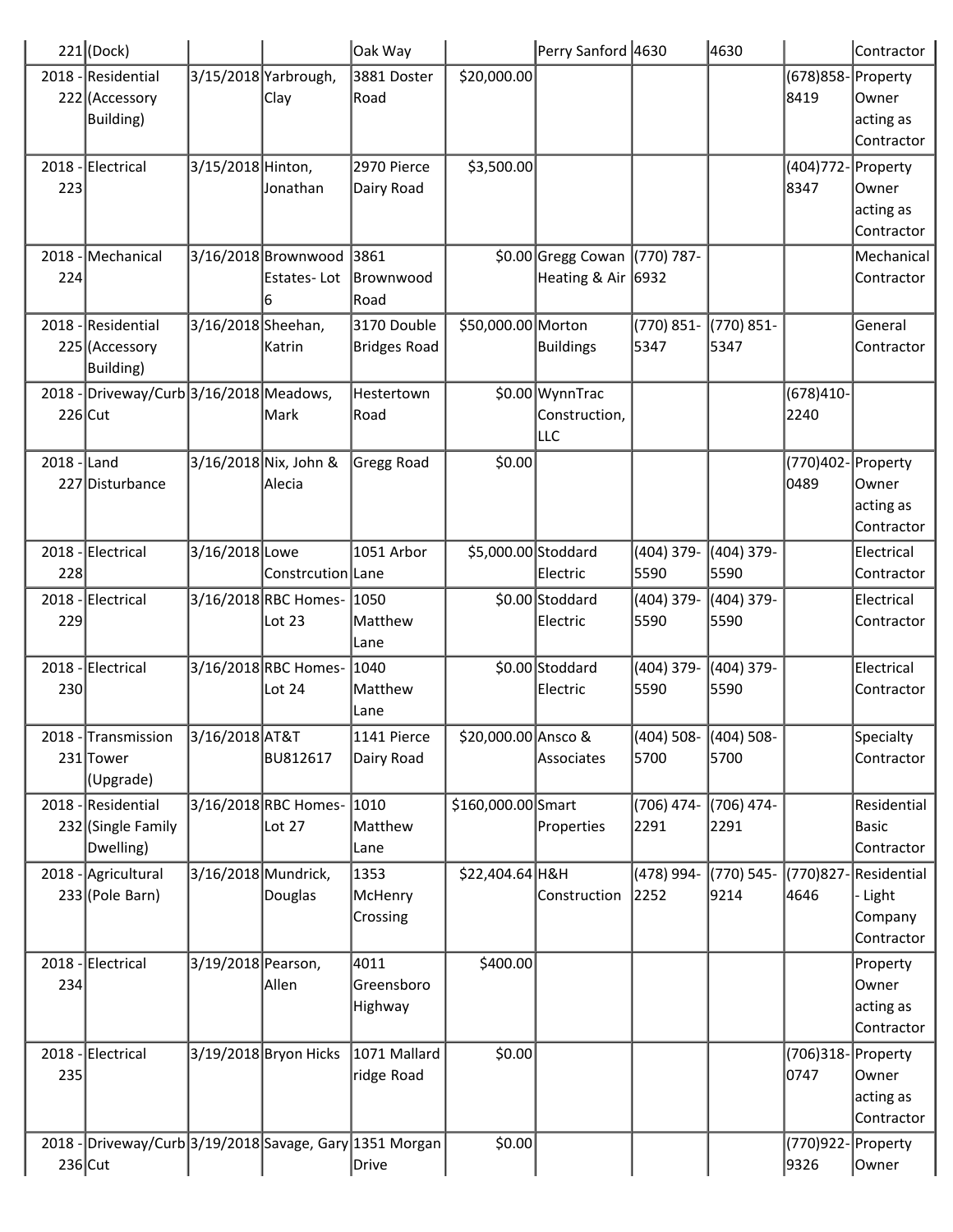|             |                                       |                      |                                         |                                   |                      |                                                             |                       |                       |                              | acting as                                    |
|-------------|---------------------------------------|----------------------|-----------------------------------------|-----------------------------------|----------------------|-------------------------------------------------------------|-----------------------|-----------------------|------------------------------|----------------------------------------------|
|             |                                       |                      |                                         |                                   |                      |                                                             |                       |                       |                              | Contractor                                   |
| 2018<br>237 | Plumbing                              |                      | 3/19/2018 Kent, Eric &<br>Rebecca       | 1421<br>Riverwalk<br>Road         |                      | \$0.00 Steve<br>Melton-<br>Melton<br>Plumbing               | (706) 473-<br>3175    | $(706)$ 473-<br>3175  |                              | Plumbing<br>Contractor                       |
| 238         | 2018 - Electrical                     |                      | Stempinski,<br><b>Steve</b>             | 6011 Seven<br><b>Islands Road</b> | \$200.00             |                                                             |                       |                       | (706)342- Property<br>7296   | Owner<br>acting as<br>Contractor             |
| 2018<br>239 | Mechanical                            | 3/20/2018 Gill, John |                                         | 1171<br>Fawnfield<br>Drive        |                      | \$9,000.00 Wilson Bryant (706) 485-<br>lAir<br>Conditioning | 5456                  | (706) 485-<br>5456    |                              | Mechanical<br>Contractor                     |
| 2018<br>240 | Mechanical                            |                      | 3/20/2018 Miller, Mike                  | 1141 White<br>Oak Way             | \$20,000.00 J.M.I.   | Services, Inc.                                              | (770) 389-<br>5073    | (770) 389-<br>5073    | 7974                         | (770)318-Mechanical<br>Contractor            |
| 241         | 2018 - Electrical                     | 3/20/2018 Ryan &     | Jennifer<br>Holiday                     | 2201 Seven<br>Islands Road        |                      | \$0.00 Harold Xan<br>Mitchell                               | (770) 267-<br>2350    |                       | (770)362- Electrical<br>6778 | Contractor                                   |
| 2018<br>242 | - Electrical                          |                      | 3/21/2018 Brownwood<br>Estates-Lot<br>6 | 3861<br><b>Brownwood</b><br>Road  |                      | \$0.00 Power Pro<br>Electric                                | $(706) 818 -$<br>0671 | $(706) 818 -$<br>0671 |                              | Electrical<br>Contractor                     |
| 2018        | Residential<br>243 (Swimming<br>Pool) | 3/21/2018 Moon,      | Robert &<br>Diana                       | 3231 Davis<br>Academy<br>Road     |                      | \$14,000.00 Cowan Pool                                      |                       |                       | (706)474- $\vert$<br>0395    | Swimming<br>Pool<br>Contractor               |
| 2018<br>244 | Mechanical                            |                      | 3/21/2018 Davis, Justin<br>& Anna       | 1900 Saffold<br>Road              |                      | \$6,800.00 Lance White<br>Heating & Air 2048                | (404) 392-            | $(404)$ 392-<br>2048  |                              | Mechanical<br>Contractor                     |
| 2018<br>245 | -Electrical                           | 3/21/2018 Moon,      | Robert &<br>Diana                       | 3231 Davis<br>Academy<br>Road     | \$0.00               |                                                             |                       |                       |                              | Property<br>Owner<br>acting as<br>Contractor |
| $2018 -$    | Agricultural<br>246 (Pole Barn)       | 3/22/2018 Coleman,   | Casey &<br>Donna                        | 3121 Fairplay<br> Road            | \$58,000.00          |                                                             |                       |                       | (678)697-Property<br>1224    | Owner<br>acting as<br>Contractor             |
| 247         | 2018 - Electrical                     | 3/22/2018 Conner,    | Chris                                   | 1110 Old Mill<br>Road             |                      | \$0.00 Madison<br>Electric Co.                              | (706) 342-<br>4450    | (706) 342-<br>3424    |                              | Electrical<br>Contractor                     |
| 248         | 2018 - Plumbing                       | 3/22/2018 Conner,    | Chris                                   | 1110 Old Mill<br>Farm Drive       | \$7,500.00 Madison   | Electric Co/<br>William<br>Ronald<br>Stovall                | (706) 474-<br>2428    | (706) 474-<br>2428    |                              | Electrical<br>Contractor                     |
| 249         | 2018 - Electrical                     | 3/22/2018 Morgan     | County<br>Soccer<br>Complex             | lOld<br>Buckhead<br>Road          |                      | \$0.00 Madison<br>Electric                                  | (706) 342-<br>5659    |                       |                              | Electrical<br>Contractor                     |
| 250         | 2018 - Mechanical                     | 3/22/2018 Conner,    | Chris                                   | 1110 Old Mill<br>Farm Drive       |                      | \$12,000.00 B&H Heating<br>∣& Air<br>Conditioning,<br>llnc. | $(706)$ 342-<br>0213  | (706) 318-<br>9227    |                              | Mechanical<br>Contractor                     |
|             | 2018 - Residential                    |                      | 3/22/2018 McDonald,                     | 2071                              | \$19,800.00 Superior |                                                             | (678) 342- (770) 366- |                       |                              | Specialty                                    |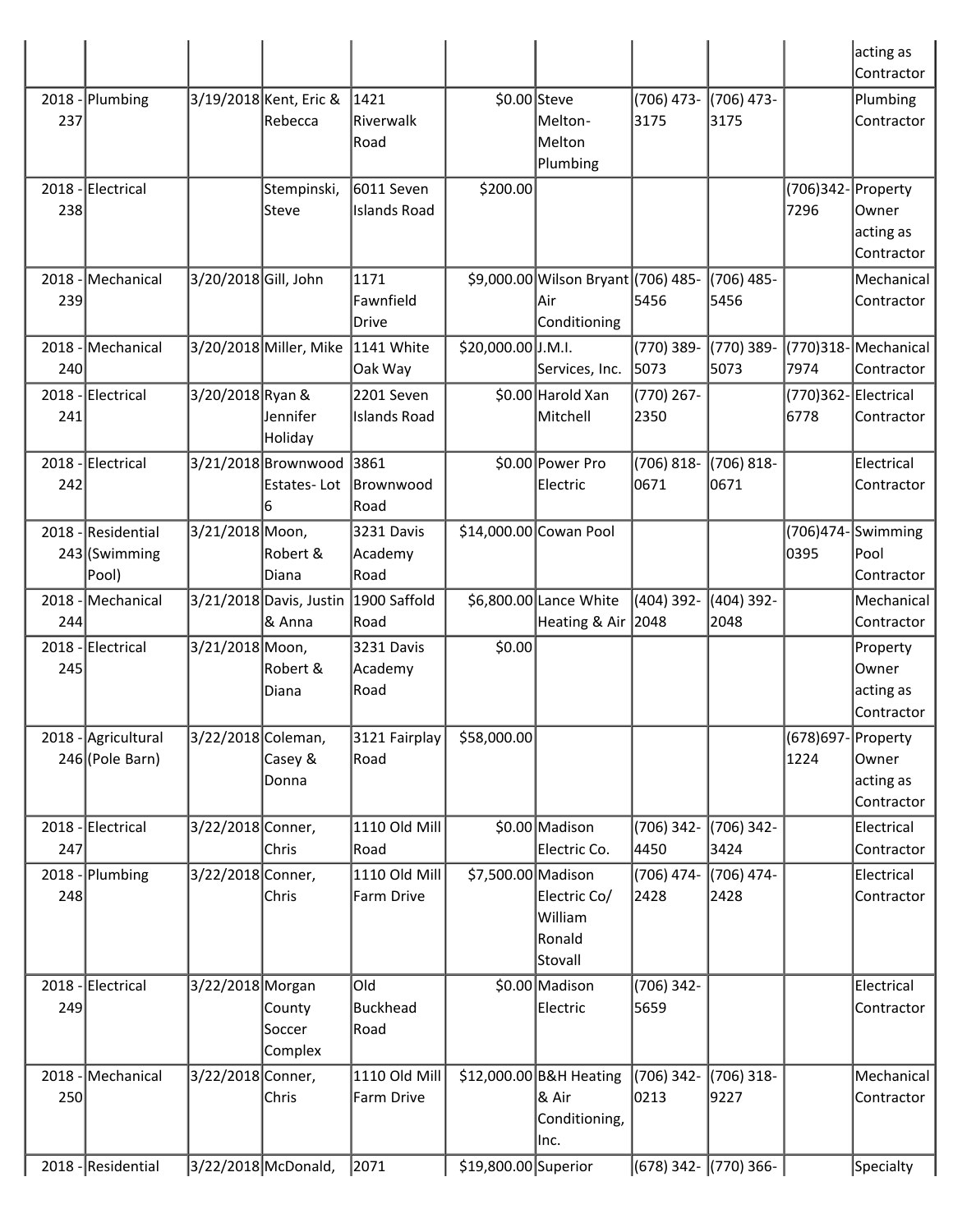| Building)<br>2018 - Agricultural<br>252 (Addition)<br>2018 - Residential<br>253 (Remodel) | 3/22/2018 Herndon, | Wayne                           | Road<br>385 Atlanta                                                                                                                                                                                                                                                                             | \$9,000.00 Lee Nunn                                                                                                                                                                                                           | Covington           |                                                                                                                                                                                                                                             |                                                |                            |                                                        |
|-------------------------------------------------------------------------------------------|--------------------|---------------------------------|-------------------------------------------------------------------------------------------------------------------------------------------------------------------------------------------------------------------------------------------------------------------------------------------------|-------------------------------------------------------------------------------------------------------------------------------------------------------------------------------------------------------------------------------|---------------------|---------------------------------------------------------------------------------------------------------------------------------------------------------------------------------------------------------------------------------------------|------------------------------------------------|----------------------------|--------------------------------------------------------|
|                                                                                           |                    |                                 |                                                                                                                                                                                                                                                                                                 |                                                                                                                                                                                                                               |                     |                                                                                                                                                                                                                                             |                                                |                            |                                                        |
|                                                                                           |                    | Kip                             | Highway                                                                                                                                                                                                                                                                                         |                                                                                                                                                                                                                               |                     | (706) 342-<br>5596                                                                                                                                                                                                                          | (706) 342-<br>5596                             | (706)474-Specialty<br>4268 | Contractor                                             |
|                                                                                           |                    |                                 | 3/22/2018 Savage, Gary 1351 Morgan<br>Drive                                                                                                                                                                                                                                                     | \$2,500.00                                                                                                                                                                                                                    |                     |                                                                                                                                                                                                                                             |                                                | (770) 483-<br>7850         | Property<br>Owner<br>acting as<br>Contractor           |
| $2018$ - Plumbing                                                                         |                    | 3/22/2018 Hamby, Jeff<br>& Dana | 1740 Lower<br>Apalcahee                                                                                                                                                                                                                                                                         | \$0.00                                                                                                                                                                                                                        |                     |                                                                                                                                                                                                                                             |                                                |                            | Property<br>Owner<br>acting as<br>Contractor           |
| 2018 - Residential<br>255 (Accessory<br><b>Building</b> )                                 |                    |                                 | 3990 Spears                                                                                                                                                                                                                                                                                     |                                                                                                                                                                                                                               |                     | (706) 318-<br>7960                                                                                                                                                                                                                          | $(706)$ 318-<br>7960                           |                            | Residential<br>- Light<br>Commercial<br>Contractor     |
| 2018 - Residential<br>256 (Swimming<br>Pool)                                              |                    | Michael &<br>Jennifer           | 1250                                                                                                                                                                                                                                                                                            |                                                                                                                                                                                                                               | Concrete &<br>Pools | (678) 776-<br>3729                                                                                                                                                                                                                          | (404) 787-<br>7716                             | 4894                       | (678) 983 - Swimming<br>Pool<br>Contractor             |
| 2018 - Electrical                                                                         |                    | Michael &<br>Jennifer           | 1250                                                                                                                                                                                                                                                                                            | \$0.00                                                                                                                                                                                                                        |                     |                                                                                                                                                                                                                                             |                                                | 4894                       | Owner<br>acting as<br>Contractor                       |
| $2018$ - Plumbing                                                                         |                    |                                 | 1171                                                                                                                                                                                                                                                                                            |                                                                                                                                                                                                                               |                     | (770) 860-                                                                                                                                                                                                                                  | (770) 860-<br>1005                             |                            | Plumbing<br>Contractor                                 |
| 2018 - Residential<br>259 (Carport)                                                       |                    | Mario                           | 1171                                                                                                                                                                                                                                                                                            | \$1,500.00                                                                                                                                                                                                                    |                     |                                                                                                                                                                                                                                             |                                                | 9136                       | Owner<br>acting as<br>Contractor                       |
| 2018 - Residential<br>260 (Accessory<br>Building)                                         |                    |                                 | 1171<br>Apalachee                                                                                                                                                                                                                                                                               |                                                                                                                                                                                                                               |                     |                                                                                                                                                                                                                                             |                                                |                            | Property<br>Owner<br>acting as<br>Contractor           |
| 2018 - Mechanical                                                                         |                    |                                 | 1051 Arbor                                                                                                                                                                                                                                                                                      |                                                                                                                                                                                                                               |                     | 6952                                                                                                                                                                                                                                        | (770) 617-<br>6595                             |                            | Mechanical<br>Contractor                               |
| 2018 - Mechanical                                                                         |                    |                                 | Newborn                                                                                                                                                                                                                                                                                         |                                                                                                                                                                                                                               |                     | (770) 787-<br>6952                                                                                                                                                                                                                          |                                                | $(678)414-$<br>5794        | Mechanical<br>Contractor                               |
| 2018 - Residential<br>$263$ (Boat Lift)                                                   |                    |                                 | 1050<br>Woods Trail                                                                                                                                                                                                                                                                             |                                                                                                                                                                                                                               |                     | (706) 453-<br>0514                                                                                                                                                                                                                          | (706) 453-<br>0514                             |                            | Specialty<br>Contractor                                |
| 2018 - Residential<br>264 (Single Family<br>Dwelling)                                     |                    | Chris                           | Street                                                                                                                                                                                                                                                                                          |                                                                                                                                                                                                                               | <b>Builders</b>     | (770) 294-<br>7766                                                                                                                                                                                                                          | (770) 294-<br>7766                             | 5752                       | (678)898-Residential<br>Basic<br>Contractor            |
| 2018 - Electrical                                                                         |                    |                                 | 2131 Shadow                                                                                                                                                                                                                                                                                     |                                                                                                                                                                                                                               | Electric            | (706) 347-<br>0046                                                                                                                                                                                                                          | (706) 347-<br>0046                             |                            | Electrical<br>Contractor                               |
|                                                                                           | 2018 - Electrical  |                                 | 3/23/2018 Johns,<br>Stewart<br>3/23/2018 Lowry,<br>3/23/2018 Lowry,<br>3/23/2018 Gill<br>3/23/2018 Tirado,<br>3/23/2018 Tirado,<br>Mario<br>3/23/2018 Lowe<br>3/23/2018 J.R. Schmitt<br>Homes<br>3/26/2018 Johnson,<br>Larry<br>3/26/2018 Houghton,<br>3/26/2018 Hartsfield<br>3/26/2018 Justin | Road<br>Road<br>Hawkins<br>Academy<br>Road<br>Hawkins<br>Academy<br>Road<br>Fawnfield<br> Drive<br>Apalachee<br>River Road<br>River Road<br>Construction Lane<br>2491<br>Road<br>Apalachee<br>West Main<br>Lake Drive<br>1200 |                     | \$40,000.00 Mark Wilkins<br>\$25,000.00 Earl Vaughn<br>\$8,500.00 Todd Young<br>\$1,200.00<br>\$0.00 Gregg Cowan<br>\$0.00 Gregg Cowan<br>\$9,000.00 Oconee<br>Boatlifts<br>\$400,000.00 Jimmy Britt<br>\$0.00 Higdon<br>\$0.00 Carl Harvey | Plumbing, Inc 1005<br>(770) 787-<br>(706) 474- |                            | (678)983- Property<br>(706)474- Property<br>Electrical |